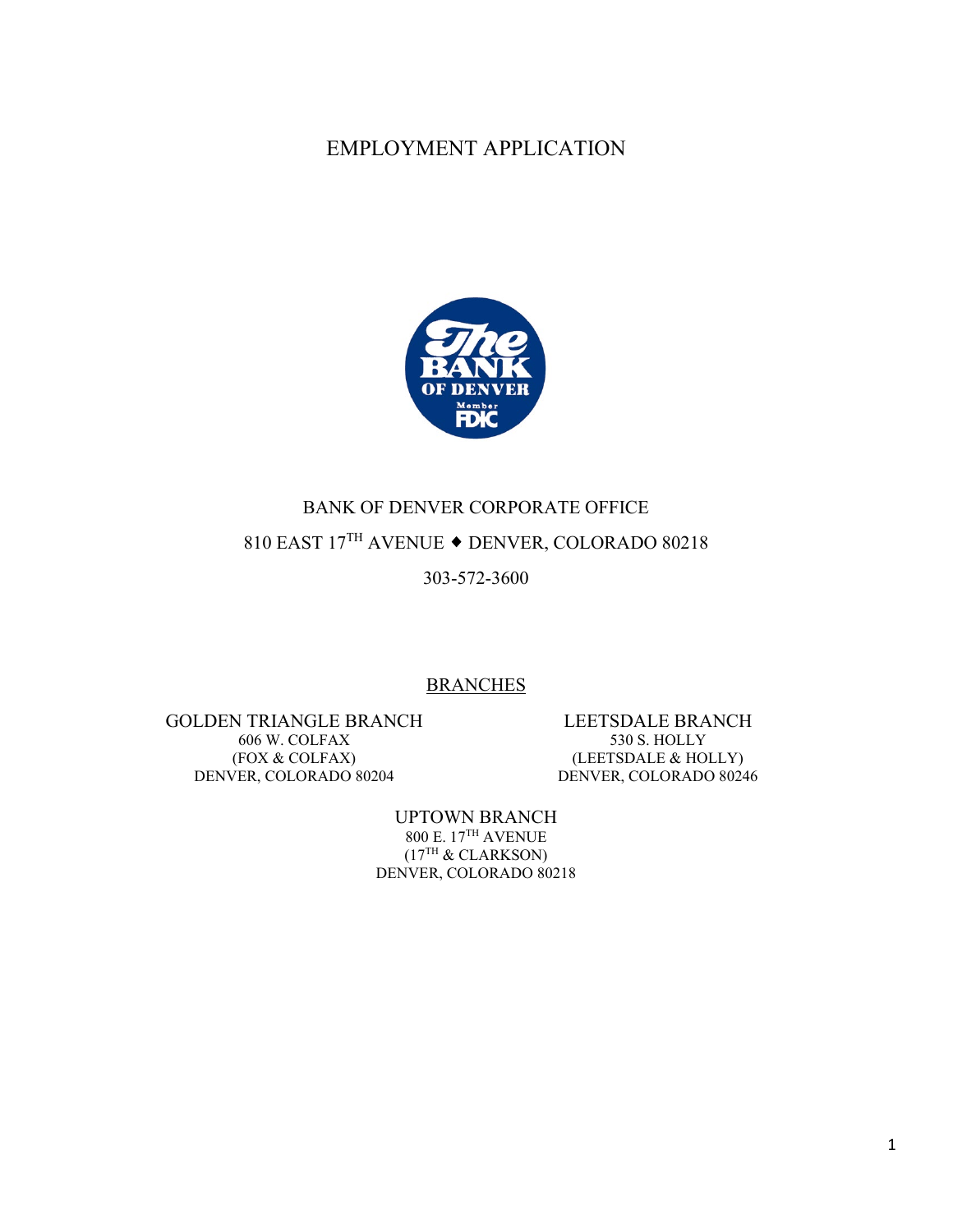### BANK OF DENVER EMPLOYMENT APPLICATION

Bank of Denver fully subscribes to the principles of Equal Employment Opportunity. It is our policy to provide employment, compensation, and other benefits related to employment based on qualifications, without regard to race, color, religion, national origin, age, sex, veteran status, disability, sexuality orientation, or any other basis prohibited by federal, state, or local law. In accordance with requirements of the Americans with Disabilities Act, it is our policy to provide reasonable accommodation upon request during the application process to eligible applicants in order that they may be given a full and fair opportunity to be considered for employment. As an Equal Opportunity Employer, we intend to comply fully with applicable federal and state employment laws and the information requested on this application will only be used for the purposes consistent with those laws. An application is only accepted for positions currently available and will only be considered for thirty (30) days from today's date or until the position applied for is filled, whichever first occurs.

| Position Being Applied For:                      |                                                                                                                     |                                                                                                                       | Date:                                 |
|--------------------------------------------------|---------------------------------------------------------------------------------------------------------------------|-----------------------------------------------------------------------------------------------------------------------|---------------------------------------|
| <b>Employment Desired:</b>                       | Full-Time                                                                                                           | Part-Time<br>Seasonal                                                                                                 |                                       |
| Salary Desired: per hour                         | per year                                                                                                            |                                                                                                                       |                                       |
| PERSONAL DATA                                    |                                                                                                                     |                                                                                                                       |                                       |
| Last Name                                        | First Name                                                                                                          | Middle Name                                                                                                           | Social Security Number                |
| <b>Street Address</b>                            | City                                                                                                                | State / Zip Code                                                                                                      | Telephone Number                      |
| Your Email Address                               | Have you worked or attended school under any other name:                                                            | No<br>Yes                                                                                                             |                                       |
| If yes, please provide name:                     |                                                                                                                     |                                                                                                                       |                                       |
| Are you at least 18 years old?   Yes             | $\mathbb{N}^{\text{o}}$                                                                                             | If not, state your age for child labor purposes only                                                                  |                                       |
|                                                  | Are there any days, shifts or hours you will not work? $\begin{bmatrix} \n\end{bmatrix}$ No If yes, please explain: |                                                                                                                       |                                       |
| Will you work overtime, if required?             |                                                                                                                     | $\begin{bmatrix} \n\text{Yes} \mid \quad \text{No} \quad \text{When will you be able to start work?} \n\end{bmatrix}$ |                                       |
|                                                  | How did you learn about Bank of Denver? ** Select How You Learned about Bank of Denver**                            |                                                                                                                       |                                       |
|                                                  | If referral, who were you referred by:                                                                              |                                                                                                                       |                                       |
|                                                  | Have you ever worked at Bank of Denver before?   Yes                                                                | $\overline{\text{No}}$<br>If yes, when:                                                                               |                                       |
|                                                  | Are you legally authorized to work in the United States?   Yes                                                      | $\overline{\rm No}$                                                                                                   |                                       |
|                                                  | Will you now or in the future require sponsorship for employment visa status?                                       |                                                                                                                       | <b>Yes</b><br>$\mathbb{N}^{\text{o}}$ |
|                                                  | <b>DRIVING RECORD (Only answer if driving is a requirement of the job you are applying for)</b>                     |                                                                                                                       |                                       |
| Do you have a valid drivers license?             | Yes<br>No                                                                                                           | License Number:                                                                                                       | **Select a State*<br>State:           |
| Have you had any driving tickets?                | Yes                                                                                                                 | No If yes, please explain:                                                                                            |                                       |
| Has your license ever been suspended or revoked? | Yes                                                                                                                 | $\Box$ No If yes, please explain:                                                                                     |                                       |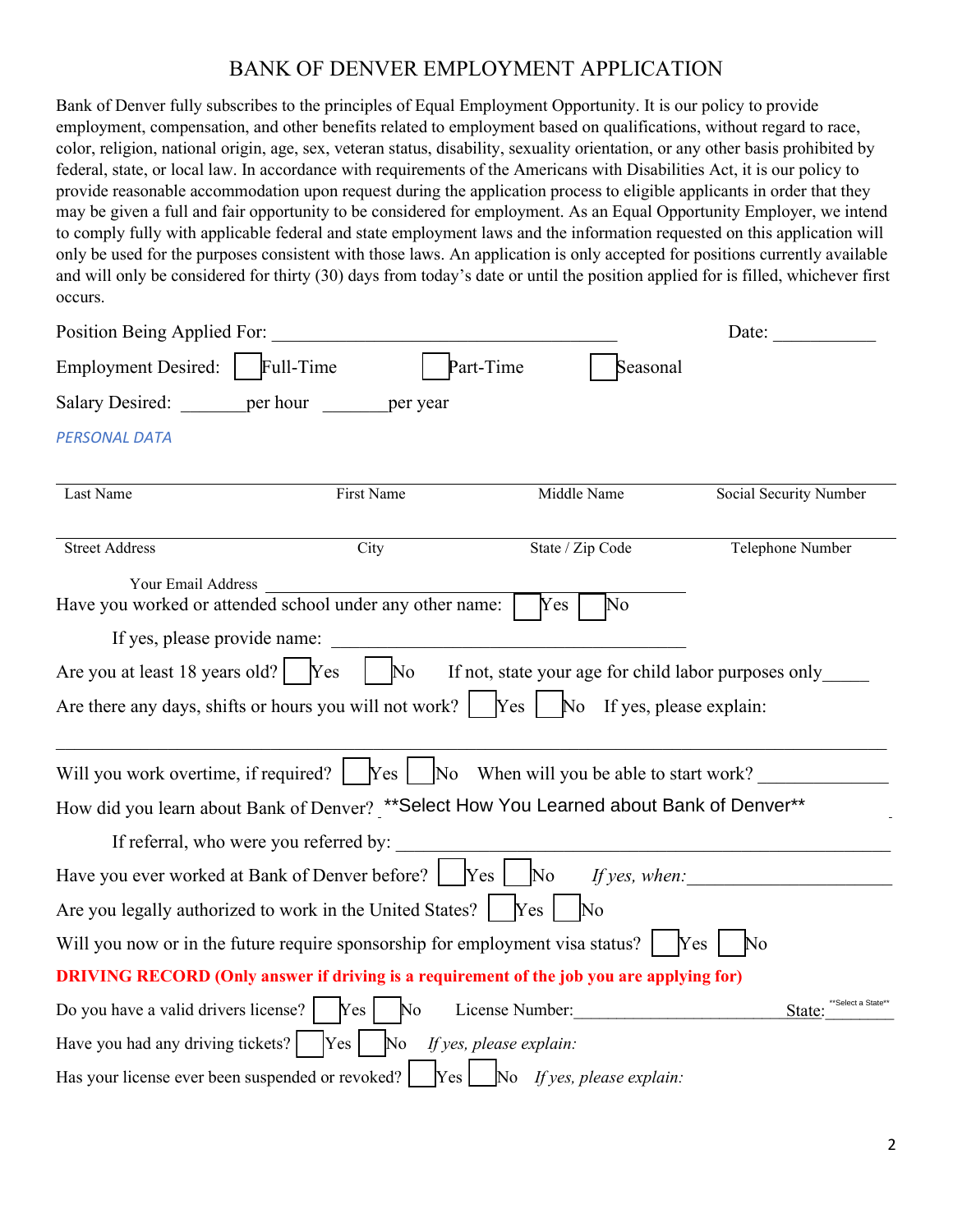### BANK OF DENVER EMPLOYMENT APPLICATION

#### *EMPLOYMENT HISTORY*

*This section must be completed even if you have attached a resume.* 

| <b>Company Name:</b>                             |                                 |     | <b>Telephone Number:</b> |
|--------------------------------------------------|---------------------------------|-----|--------------------------|
|                                                  |                                 |     |                          |
| <b>Company Address:</b>                          |                                 |     | <b>Dates Employed</b>    |
|                                                  |                                 |     | From:                    |
|                                                  |                                 | To: |                          |
| <b>Name of Supervisor:</b>                       | May we contact this supervisor? |     | Check this box if you    |
|                                                  | No<br>Yes                       |     | currently work for this  |
|                                                  |                                 |     | company                  |
| <b>State Job Titles and Describe Job Duties:</b> |                                 |     |                          |
|                                                  |                                 |     |                          |
|                                                  |                                 |     |                          |
|                                                  |                                 |     |                          |
| <b>Reason for leaving:</b>                       |                                 |     |                          |
|                                                  |                                 |     |                          |
|                                                  |                                 |     |                          |
|                                                  |                                 |     |                          |
|                                                  |                                 |     |                          |

## BANK OF DENVER EMPLOYMENT APPLICATION

| <b>Company Name:</b>                             |                                 | <b>Telephone Number:</b> |
|--------------------------------------------------|---------------------------------|--------------------------|
|                                                  |                                 |                          |
| <b>Company Address:</b>                          |                                 | <b>Dates Employed</b>    |
|                                                  |                                 | From:                    |
|                                                  |                                 | To:                      |
| <b>Name of Supervisor:</b>                       | May we contact this supervisor? | Check this box if you    |
|                                                  | $\overline{\text{No}}$<br>Yes   | currently work for this  |
|                                                  |                                 | company                  |
| <b>State Job Titles and Describe Job Duties:</b> |                                 |                          |
|                                                  |                                 |                          |
|                                                  |                                 |                          |
|                                                  |                                 |                          |
| <b>Reason for leaving:</b>                       |                                 |                          |
|                                                  |                                 |                          |
|                                                  |                                 |                          |
|                                                  |                                 |                          |
|                                                  |                                 |                          |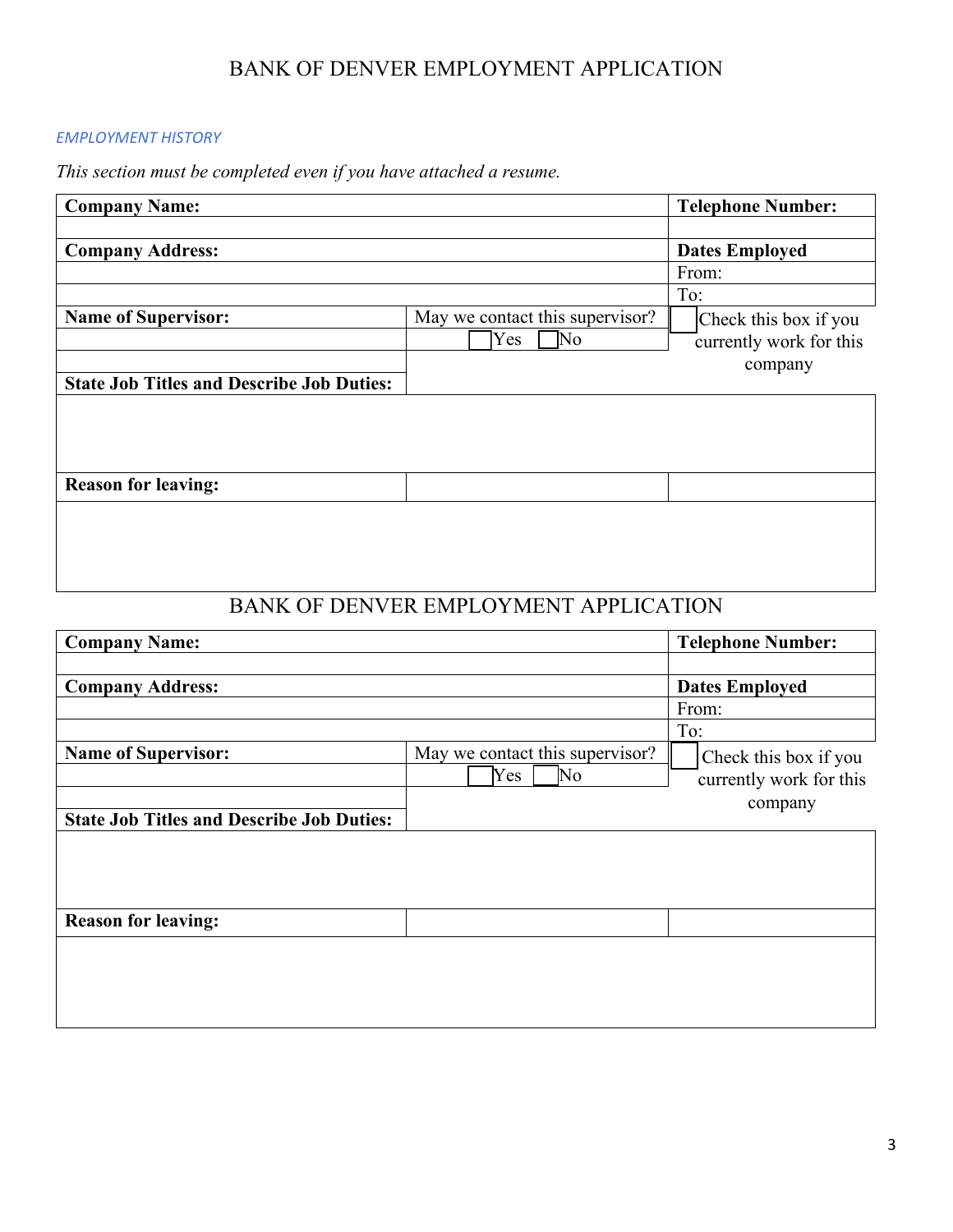| <b>Company Name:</b>                                                           |                                                                  | <b>Telephone Number:</b>                                    |
|--------------------------------------------------------------------------------|------------------------------------------------------------------|-------------------------------------------------------------|
|                                                                                |                                                                  |                                                             |
| <b>Company Address:</b>                                                        |                                                                  | <b>Dates Employed</b>                                       |
|                                                                                |                                                                  | From:                                                       |
|                                                                                |                                                                  | To:                                                         |
| <b>Name of Supervisor:</b><br><b>State Job Titles and Describe Job Duties:</b> | May we contact this supervisor?<br>Yes<br>$\overline{\text{No}}$ | Check this box if you<br>currently work for this<br>company |
| <b>Reason for leaving:</b>                                                     |                                                                  |                                                             |
|                                                                                |                                                                  |                                                             |

### *REFERENCES*

Please list at least three persons not related to you who know your qualifications and we may contact.

| <b>Full Name</b> | <b>Phone</b> | Relationship |
|------------------|--------------|--------------|
|                  |              |              |
|                  |              |              |
|                  |              |              |
|                  |              |              |
|                  |              |              |

Please explain any gaps in your employment history:

| Have you ever been discharged or forced to resign?   Yes   No<br>If yes, please explain:                           |
|--------------------------------------------------------------------------------------------------------------------|
| Did you receive any discipline in the last 12 months of active employment?   [Yes   [No<br>If yes, please explain: |

Have you signed any non-solicit agreements with any other employer that might restrict you from working for Bank of Denver?  $\bigcap$  Yes  $\bigcap$  No (You may be required to furnish a copy of the agreement)  $\gamma$ es  $\sqrt{\phantom{a}}$  No (You may be required to furnish a copy of the agreement) If yes, please explain: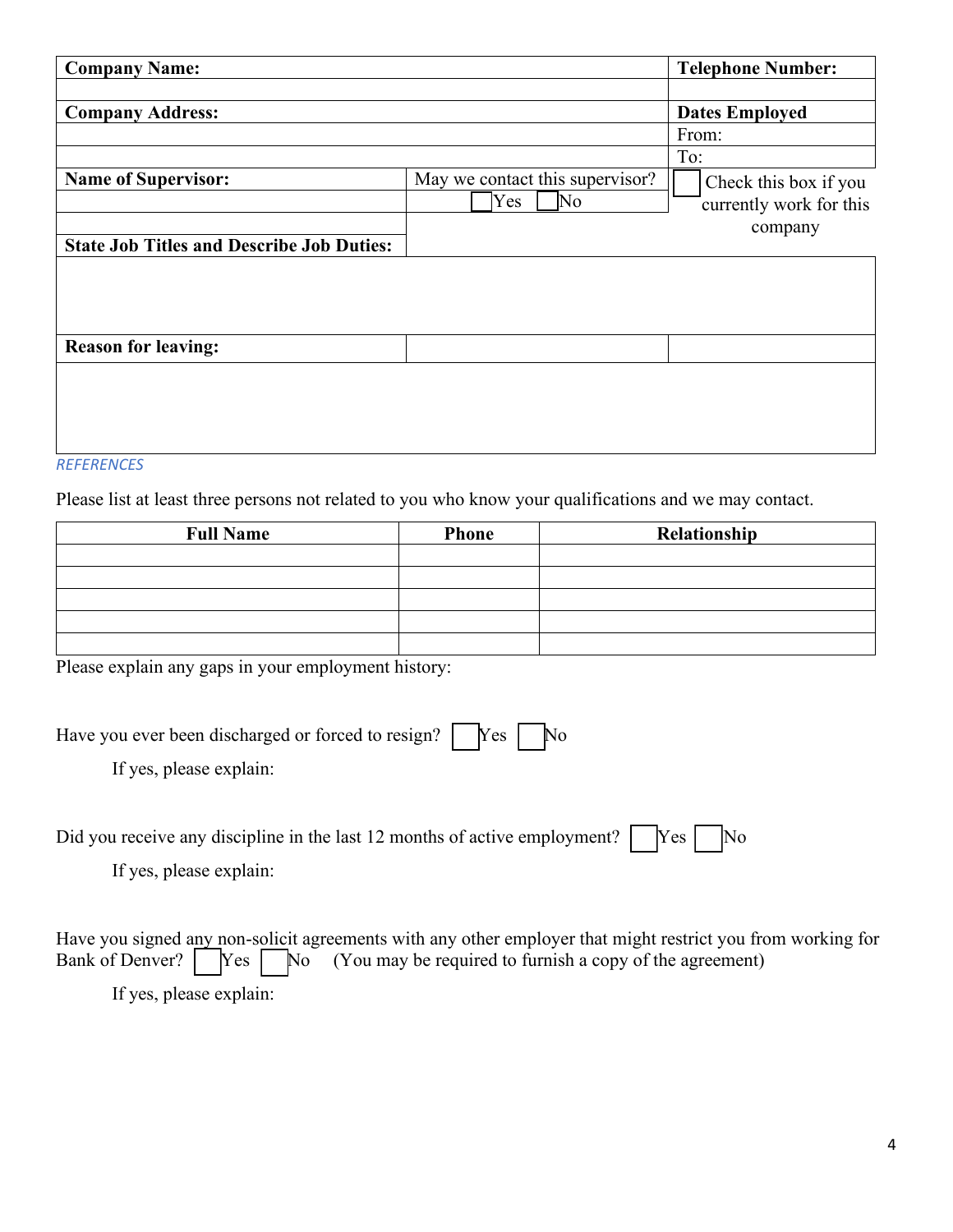## *EDUCATION (May or may not be considered depending on job being applied for)*

Describe any educational degrees, skills, training, or experience you believe are relevant to the job being applied for

| Name, City and State of Educational<br>Institute | Graduated?              | If no Degree,<br>Credits<br>Earned | Type of Degree Received or<br>Expected |
|--------------------------------------------------|-------------------------|------------------------------------|----------------------------------------|
| <b>High School:</b>                              | Yes                     |                                    |                                        |
|                                                  | <b>No</b><br>N/A        |                                    |                                        |
| <b>College or University:</b>                    | Yes<br><b>No</b><br>N/A |                                    |                                        |
| <b>Technical/GED/Other:</b>                      | Yes<br><b>No</b><br>N/A |                                    |                                        |
| Licenses/Certifications/Other:                   | Yes<br>No<br>N/A        |                                    |                                        |